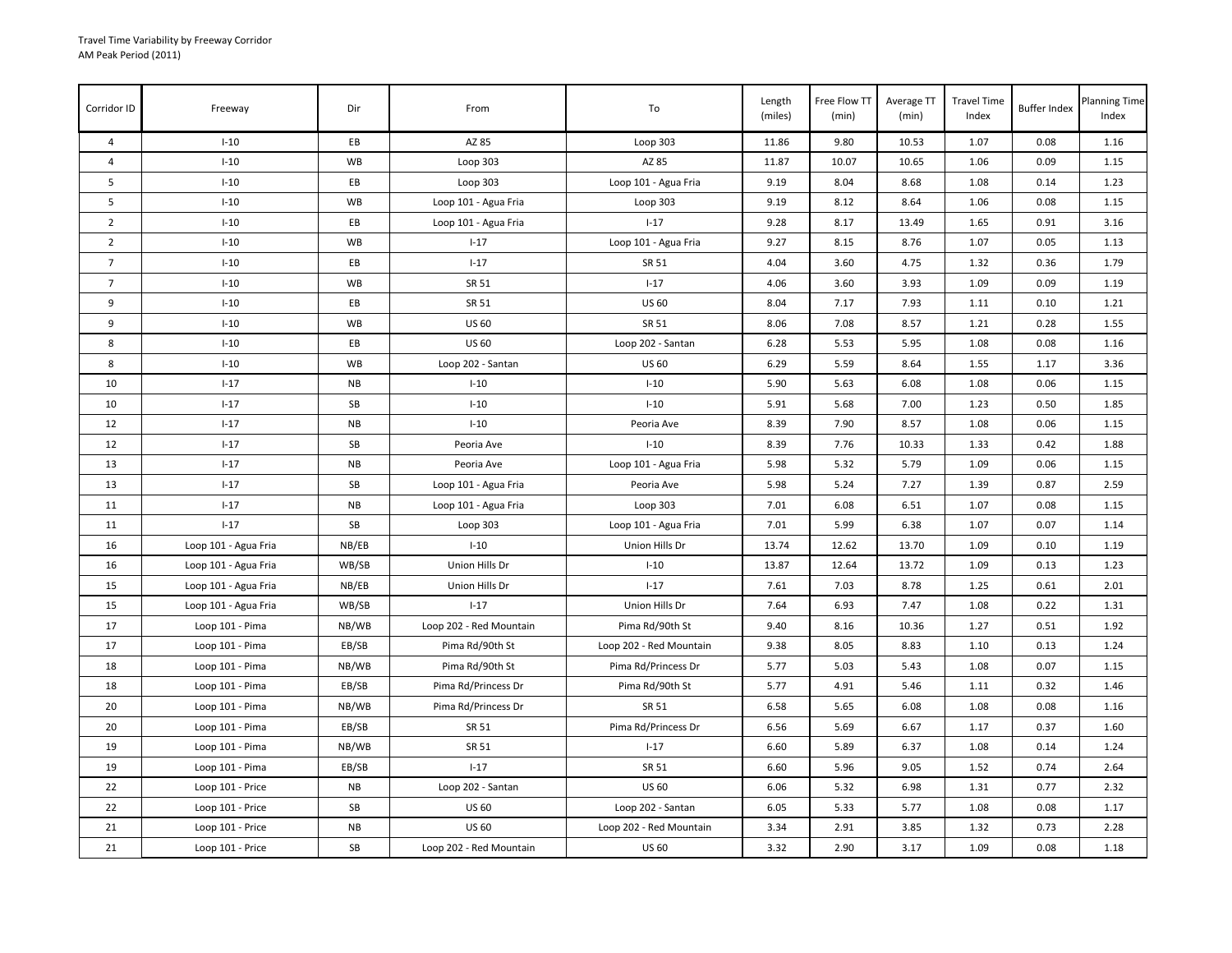| Corridor ID | Freeway                 | Dir       | From              | To                | Length<br>(miles) | Free Flow TT<br>(min) | Average TT<br>(min) | <b>Travel Time</b><br>Index | <b>Buffer Index</b> | <b>Planning Time</b><br>Index |
|-------------|-------------------------|-----------|-------------------|-------------------|-------------------|-----------------------|---------------------|-----------------------------|---------------------|-------------------------------|
| 26          | Loop 202 - Red Mountain | EB/SB     | $I-10$            | Washington St     | 4.12              | 3.62                  | 3.95                | 1.09                        | 0.06                | 1.16                          |
| 26          | Loop 202 - Red Mountain | NB/WB     | Washington St     | $I-10$            | 4.14              | 3.69                  | 4.73                | 1.28                        | 0.63                | 2.09                          |
| 27          | Loop 202 - Red Mountain | EB/SB     | Washington St     | Loop 101 - Pima   | 4.95              | 4.34                  | 4.62                | 1.07                        | 0.06                | 1.13                          |
| 27          | Loop 202 - Red Mountain | NB/WB     | Loop 101 - Pima   | Washington St     | 4.92              | 4.36                  | 5.62                | 1.29                        | 0.73                | 2.22                          |
| 24          | Loop 202 - Red Mountain | EB/SB     | Loop 101 - Pima   | McDowell Rd       | 7.08              | 6.29                  | 6.82                | 1.08                        | 0.08                | 1.17                          |
| 24          | Loop 202 - Red Mountain | NB/WB     | McDowell Rd       | Loop 101 - Pima   | 7.04              | 6.26                  | 6.84                | 1.09                        | 0.27                | 1.38                          |
| 25          | Loop 202 - Red Mountain | EB/SB     | McDowell Rd       | <b>US 60</b>      | 13.63             | 12.30                 | 13.12               | 1.07                        | 0.12                | 1.20                          |
| 25          | Loop 202 - Red Mountain | NB/WB     | <b>US 60</b>      | McDowell Rd       | 13.68             | 12.31                 | 12.43               | 1.01                        | 0.09                | 1.10                          |
| 28          | Loop 202 - Santan       | EB/NB     | $I-10$            | Loop 101 - Price  | 5.19              | 4.89                  | 5.41                | 1.11                        | 0.57                | 1.74                          |
| 28          | Loop 202 - Santan       | SB/WB     | Loop 101 - Price  | $1 - 10$          | 5.20              | 4.76                  | 5.65                | 1.19                        | 0.66                | 1.97                          |
| 29          | Loop 202 - Santan       | EB/NB     | Loop 101 - Price  | Lindsay Rd        | 7.15              | 6.39                  | 7.32                | 1.15                        | 0.71                | 1.96                          |
| 29          | Loop 202 - Santan       | SB/WB     | Lindsay Rd        | Loop 101 - Price  | 7.15              | 6.38                  | 8.19                | 1.28                        | 0.99                | 2.55                          |
| 30          | Loop 202 - Red Mountain | EB/NB     | Lindsay Rd        | <b>US 60</b>      | 13.06             | 11.69                 | 12.29               | 1.05                        | 0.11                | 1.16                          |
| 30          | Loop 202 - Santan       | SB/WB     | <b>US 60</b>      | Lindsay Rd        | 13.05             | 11.58                 | 12.07               | 1.04                        | 0.12                | 1.17                          |
| 31          | SR 143                  | NB        | $I-10$            | McDowell Rd       | 3.84              | 4.08                  | 4.24                | 1.04                        | 0.27                | 1.32                          |
| 31          | SR 143                  | SB        | McDowell Rd       | $I-10$            | 3.84              | 4.14                  | 4.28                | 1.04                        | 0.26                | 1.31                          |
| 32          | SR 51                   | <b>NB</b> | $I-10$            | Glendale Ave      | 5.10              | 4.76                  | 5.19                | 1.09                        | 0.06                | 1.16                          |
| 32          | SR 51                   | SB        | Glendale Ave      | $I-10$            | 5.10              | 4.67                  | 6.09                | 1.30                        | 0.52                | 1.98                          |
| 33          | SR 51                   | NB        | Glendale Ave      | Loop 101 - Pima   | 9.73              | 8.51                  | 9.17                | 1.08                        | 0.08                | 1.16                          |
| 33          | SR 51                   | SB        | Loop 101 - Pima   | Glendale Ave      | 9.74              | 8.46                  | 9.89                | 1.17                        | 0.59                | 1.86                          |
| 34          | <b>US 60</b>            | EB        | $I-10$            | Loop 101 - Price  | 3.86              | 3.35                  | 3.57                | 1.07                        | 0.05                | 1.12                          |
| 34          | <b>US 60</b>            | <b>WB</b> | Loop 101 - Price  | $I-10$            | 3.80              | 3.26                  | 4.37                | 1.34                        | 0.78                | 2.38                          |
| 36          | <b>US 60</b>            | EB        | Loop 101 - Price  | Val Vista Dr      | 7.93              | 6.85                  | 7.35                | 1.07                        | 0.06                | 1.13                          |
| 36          | <b>US 60</b>            | WB        | Val Vista Dr      | Loop 101 - Price  | 7.93              | 6.84                  | 8.62                | 1.26                        | 0.55                | 1.95                          |
| 37          | <b>US 60</b>            | EB        | Val Vista Dr      | Loop 202 - Santan | 6.12              | 5.23                  | 5.58                | 1.07                        | 0.07                | 1.14                          |
| 37          | <b>US 60</b>            | <b>WB</b> | Loop 202 - Santan | Val Vista Dr      | 6.12              | 5.18                  | 5.44                | 1.05                        | 0.10                | 1.16                          |
| 35          | <b>US 60</b>            | EB        | Loop 202 - Santan | Goldfield Rd      | 8.32              | 7.27                  | 7.71                | 1.06                        | 0.09                | 1.16                          |
| 35          | <b>US 60</b>            | WB        | Goldfield Rd      | Loop 202 - Santan | 8.31              | 7.32                  | 7.65                | 1.05                        | 0.12                | 1.17                          |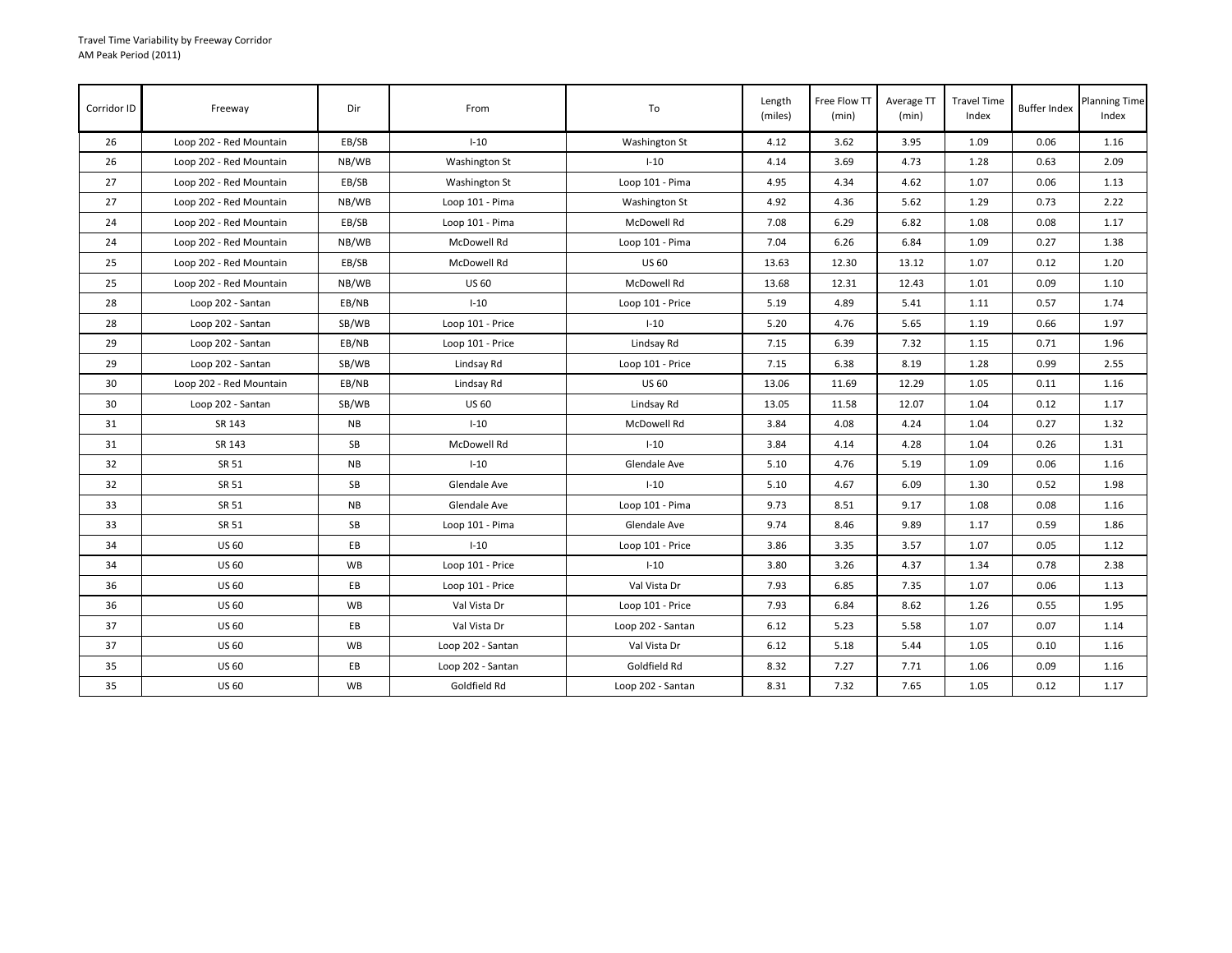| Corridor ID     | Freeway              | Dir       | From                    | To                      | Length<br>(miles) | Free Flow TT<br>(min) | Average TT<br>(min) | <b>Travel Time</b><br>Index | <b>Buffer Index</b> | <b>Planning Time</b><br>Index |
|-----------------|----------------------|-----------|-------------------------|-------------------------|-------------------|-----------------------|---------------------|-----------------------------|---------------------|-------------------------------|
| $\overline{4}$  | $I-10$               | EB        | AZ 85                   | Loop 303                | 11.86             | 9.80                  | 10.63               | 1.08                        | 0.09                | 1.18                          |
| $\overline{4}$  | $I-10$               | WB        | Loop 303                | AZ 85                   | 11.87             | 10.07                 | 10.65               | 1.06                        | 0.09                | 1.15                          |
| 5               | $I-10$               | EB        | Loop 303                | Loop 101 - Agua Fria    | 9.19              | 8.04                  | 8.61                | 1.07                        | 0.27                | 1.36                          |
| 5               | $I-10$               | <b>WB</b> | Loop 101 - Agua Fria    | Loop 303                | 9.19              | 8.12                  | 8.57                | 1.06                        | 0.15                | 1.21                          |
| $\overline{2}$  | $I-10$               | EB        | Loop 101 - Agua Fria    | $1 - 17$                | 9.28              | 8.17                  | 8.89                | 1.09                        | 0.09                | 1.18                          |
| $\overline{2}$  | $I-10$               | WB        | $I - 17$                | Loop 101 - Agua Fria    | 9.27              | 8.15                  | 8.78                | 1.08                        | 0.10                | 1.19                          |
| $7\overline{ }$ | $I-10$               | EB        | $I - 17$                | SR 51                   | 4.04              | 3.60                  | 3.94                | 1.10                        | 0.10                | 1.21                          |
| $\overline{7}$  | $I-10$               | <b>WB</b> | SR 51                   | $1 - 17$                | 4.06              | 3.60                  | 4.07                | 1.13                        | 0.40                | 1.58                          |
| 9               | $I-10$               | EB        | SR 51                   | <b>US 60</b>            | 8.04              | 7.17                  | 7.75                | 1.08                        | 0.05                | 1.14                          |
| 9               | $I-10$               | WB        | <b>US 60</b>            | SR 51                   | 8.06              | 7.08                  | 7.57                | 1.07                        | 0.11                | 1.19                          |
| 8               | $I-10$               | EB        | <b>US 60</b>            | Loop 202 - Santan       | 6.28              | 5.53                  | 5.95                | 1.08                        | 0.07                | 1.15                          |
| 8               | $I-10$               | <b>WB</b> | Loop 202 - Santan       | <b>US 60</b>            | 6.29              | 5.59                  | 6.13                | 1.10                        | 0.17                | 1.28                          |
| 10              | $I-17$               | <b>NB</b> | $I-10$                  | $I-10$                  | 5.90              | 5.63                  | 6.11                | 1.08                        | 0.11                | 1.21                          |
| 10              | $I-17$               | SB        | $I-10$                  | $I-10$                  | 5.91              | 5.68                  | 6.13                | 1.08                        | $-0.04$             | 1.03                          |
| 12              | $I-17$               | <b>NB</b> | $I-10$                  | Peoria Ave              | 8.39              | 7.90                  | 8.48                | 1.07                        | 0.08                | 1.16                          |
| 12              | $I-17$               | SB        | Peoria Ave              | $I-10$                  | 8.39              | 7.76                  | 8.46                | 1.09                        | 0.07                | 1.16                          |
| 13              | $I - 17$             | <b>NB</b> | Peoria Ave              | Loop 101 - Agua Fria    | 5.98              | 5.32                  | 5.67                | 1.06                        | 0.02                | 1.09                          |
| 13              | $1 - 17$             | SB        | Loop 101 - Agua Fria    | Peoria Ave              | 5.98              | 5.24                  | 5.63                | 1.07                        | 0.14                | 1.23                          |
| 11              | $I-17$               | <b>NB</b> | Loop 101 - Agua Fria    | Loop 303                | 7.01              | 6.08                  | 6.39                | 1.05                        | 0.10                | 1.13                          |
| 11              | $I-17$               | SB        | Loop 303                | Loop 101 - Agua Fria    | 7.01              | 5.99                  | 6.38                | 1.06                        | 0.07                | 1.13                          |
| 16              | Loop 101 - Agua Fria | NB/EB     | $I-10$                  | Union Hills Dr          | 13.74             | 12.62                 | 13.48               | 1.07                        | 0.03                | 1.10                          |
| 16              | Loop 101 - Agua Fria | WB/SB     | Union Hills Dr          | $I-10$                  | 13.87             | 12.64                 | 13.60               | 1.08                        | 0.14                | 1.23                          |
| 15              | Loop 101 - Agua Fria | NB/EB     | Union Hills Dr          | $1 - 17$                | 7.61              | 7.03                  | 7.51                | 1.07                        | 0.28                | 1.36                          |
| 15              | Loop 101 - Agua Fria | WB/SB     | $I-17$                  | Union Hills Dr          | 7.64              | 6.93                  | 7.37                | 1.06                        | 0.20                | 1.27                          |
| 17              | Loop 101 - Pima      | NB/WB     | Loop 202 - Red Mountain | Pima Rd/90th St         | 9.40              | 8.16                  | 8.67                | 1.06                        | 0.08                | 1.15                          |
| 17              | Loop 101 - Pima      | EB/SB     | Pima Rd/90th St         | Loop 202 - Red Mountain | 9.38              | 8.05                  | 8.71                | 1.08                        | 0.07                | 1.16                          |
| 18              | Loop 101 - Pima      | NB/WB     | Pima Rd/90th St         | Pima Rd/Princess Dr     | 5.77              | 5.03                  | 5.32                | 1.06                        | 0.06                | 1.12                          |
| 18              | Loop 101 - Pima      | EB/SB     | Pima Rd/Princess Dr     | Pima Rd/90th St         | 5.77              | 4.91                  | 5.27                | 1.07                        | 0.06                | 1.14                          |
| 20              | Loop 101 - Pima      | NB/WB     | Pima Rd/Princess Dr     | SR 51                   | 6.58              | 5.65                  | 6.07                | 1.07                        | 0.08                | 1.16                          |
| 20              | Loop 101 - Pima      | EB/SB     | SR 51                   | Pima Rd/Princess Dr     | 6.56              | 5.69                  | 6.08                | 1.07                        | 0.08                | 1.15                          |
| 19              | Loop 101 - Pima      | NB/WB     | SR 51                   | $I - 17$                | 6.60              | 5.89                  | 6.40                | 1.09                        | 0.17                | 1.27                          |
| 19              | Loop 101 - Pima      | EB/SB     | $I-17$                  | SR 51                   | 6.60              | 5.96                  | 6.61                | 1.11                        | 0.25                | 1.39                          |
| 22              | Loop 101 - Price     | <b>NB</b> | Loop 202 - Santan       | <b>US 60</b>            | 6.06              | 5.32                  | 5.70                | 1.07                        | 0.09                | 1.16                          |
| 22              | Loop 101 - Price     | SB        | <b>US 60</b>            | Loop 202 - Santan       | 6.05              | 5.33                  | 5.69                | 1.07                        | 0.08                | 1.16                          |
| 21              | Loop 101 - Price     | <b>NB</b> | <b>US 60</b>            | Loop 202 - Red Mountain | 3.34              | 2.91                  | 3.10                | 1.06                        | 0.07                | 1.14                          |
| 21              | Loop 101 - Price     | <b>SB</b> | Loop 202 - Red Mountain | <b>US 60</b>            | 3.32              | 2.90                  | 3.13                | 1.08                        | 0.12                | 1.21                          |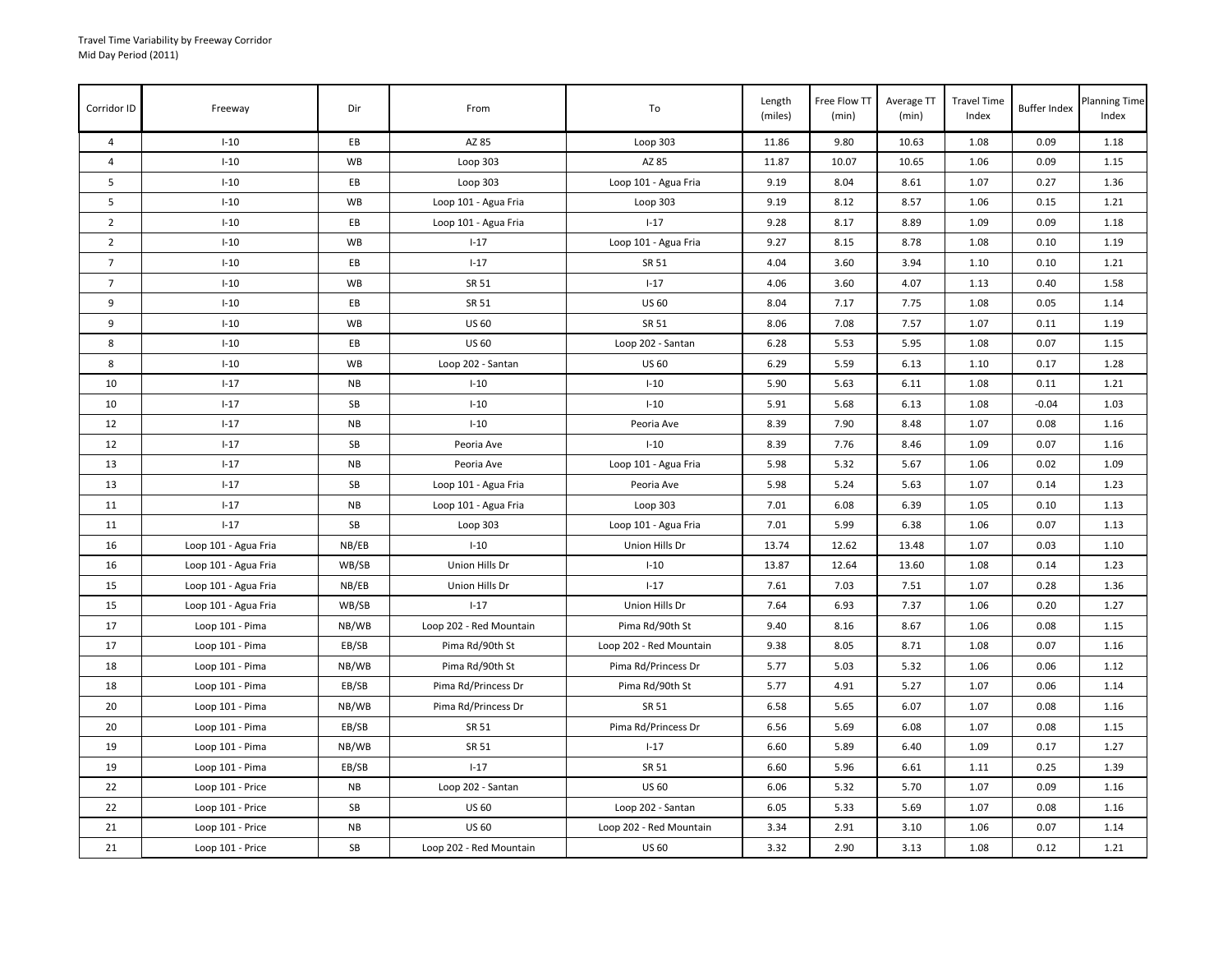| Corridor ID | Freeway                 | Dir       | From              | To                | Length<br>(miles) | Free Flow TT<br>(min) | Average TT<br>(min) | <b>Travel Time</b><br>Index | <b>Buffer Index</b> | <b>Planning Time</b><br>Index |
|-------------|-------------------------|-----------|-------------------|-------------------|-------------------|-----------------------|---------------------|-----------------------------|---------------------|-------------------------------|
| 26          | Loop 202 - Red Mountain | EB/SB     | $I-10$            | Washington St     | 4.12              | 3.62                  | 3.86                | 1.07                        | 0.20                | 1.28                          |
| 26          | Loop 202 - Red Mountain | NB/WB     | Washington St     | $I-10$            | 4.14              | 3.69                  | 4.01                | 1.09                        | 0.22                | 1.33                          |
| 27          | Loop 202 - Red Mountain | EB/SB     | Washington St     | Loop 101 - Pima   | 4.95              | 4.34                  | 4.57                | 1.05                        | 0.05                | 1.11                          |
| 27          | Loop 202 - Red Mountain | NB/WB     | Loop 101 - Pima   | Washington St     | 4.92              | 4.36                  | 4.64                | 1.07                        | 0.05                | 1.12                          |
| 24          | Loop 202 - Red Mountain | EB/SB     | Loop 101 - Pima   | McDowell Rd       | 7.08              | 6.29                  | 6.69                | 1.06                        | 0.35                | 1.43                          |
| 24          | Loop 202 - Red Mountain | NB/WB     | McDowell Rd       | Loop 101 - Pima   | 7.04              | 6.26                  | 6.66                | 1.06                        | 0.07                | 1.14                          |
| 25          | Loop 202 - Red Mountain | EB/SB     | McDowell Rd       | <b>US 60</b>      | 13.63             | 12.30                 | 12.69               | 1.03                        | 0.12                | 1.16                          |
| 25          | Loop 202 - Red Mountain | NB/WB     | <b>US 60</b>      | McDowell Rd       | 13.68             | 12.31                 | 12.70               | 1.03                        | 0.12                | 1.16                          |
| 28          | Loop 202 - Santan       | EB/NB     | $I-10$            | Loop 101 - Price  | 5.19              | 4.89                  | 5.22                | 1.07                        | 0.63                | 1.46                          |
| 28          | Loop 202 - Santan       | SB/WB     | Loop 101 - Price  | $1 - 10$          | 5.20              | 4.76                  | 5.51                | 1.16                        | 0.50                | 1.74                          |
| 29          | Loop 202 - Santan       | EB/NB     | Loop 101 - Price  | Lindsay Rd        | 7.15              | 6.39                  | 7.26                | 1.14                        | 0.92                | 2.18                          |
| 29          | Loop 202 - Santan       | SB/WB     | Lindsay Rd        | Loop 101 - Price  | 7.15              | 6.38                  | 7.52                | 1.18                        | 0.82                | 2.14                          |
| 30          | Loop 202 - Red Mountain | EB/NB     | Lindsay Rd        | <b>US 60</b>      | 13.06             | 11.69                 | 12.16               | 1.04                        | 0.01                | 1.05                          |
| 30          | Loop 202 - Santan       | SB/WB     | <b>US 60</b>      | Lindsay Rd        | 13.05             | 11.58                 | 12.00               | 1.04                        | $-0.05$             | 0.98                          |
| 31          | SR 143                  | NB        | $I-10$            | McDowell Rd       | 3.84              | 4.08                  | 4.15                | 1.02                        | 0.24                | 1.26                          |
| 31          | SR 143                  | SB        | McDowell Rd       | $I-10$            | 3.84              | 4.14                  | 4.28                | 1.03                        | 0.32                | 1.36                          |
| 32          | SR 51                   | <b>NB</b> | $I-10$            | Glendale Ave      | 5.10              | 4.76                  | 5.04                | 1.06                        | 0.07                | 1.13                          |
| 32          | SR 51                   | <b>SB</b> | Glendale Ave      | $I-10$            | 5.10              | 4.67                  | 5.10                | 1.09                        | 0.22                | 1.33                          |
| 33          | SR 51                   | <b>NB</b> | Glendale Ave      | Loop 101 - Pima   | 9.73              | 8.51                  | 8.99                | 1.06                        | 0.00                | 1.06                          |
| 33          | SR 51                   | SB        | Loop 101 - Pima   | Glendale Ave      | 9.74              | 8.46                  | 8.98                | 1.06                        | 0.05                | 1.12                          |
| 34          | <b>US 60</b>            | EB        | $I-10$            | Loop 101 - Price  | 3.86              | 3.35                  | 3.55                | 1.06                        | 0.05                | 1.11                          |
| 34          | <b>US 60</b>            | <b>WB</b> | Loop 101 - Price  | $I-10$            | 3.80              | 3.26                  | 3.45                | 1.06                        | 0.05                | 1.11                          |
| 36          | <b>US 60</b>            | EB        | Loop 101 - Price  | Val Vista Dr      | 7.93              | 6.85                  | 7.29                | 1.06                        | 0.04                | 1.11                          |
| 36          | <b>US 60</b>            | WB        | Val Vista Dr      | Loop 101 - Price  | 7.93              | 6.84                  | 7.29                | 1.07                        | $-0.08$             | 0.98                          |
| 37          | <b>US 60</b>            | EB        | Val Vista Dr      | Loop 202 - Santan | 6.12              | 5.23                  | 5.51                | 1.05                        | 0.06                | 1.12                          |
| 37          | <b>US 60</b>            | <b>WB</b> | Loop 202 - Santan | Val Vista Dr      | 6.12              | 5.18                  | 5.44                | 1.05                        | 0.03                | 1.08                          |
| 35          | <b>US 60</b>            | EB        | Loop 202 - Santan | Goldfield Rd      | 8.32              | 7.27                  | 7.66                | 1.05                        | 0.10                | 1.16                          |
| 35          | <b>US 60</b>            | WB        | Goldfield Rd      | Loop 202 - Santan | 8.31              | 7.32                  | 7.65                | 1.05                        | 0.11                | 1.16                          |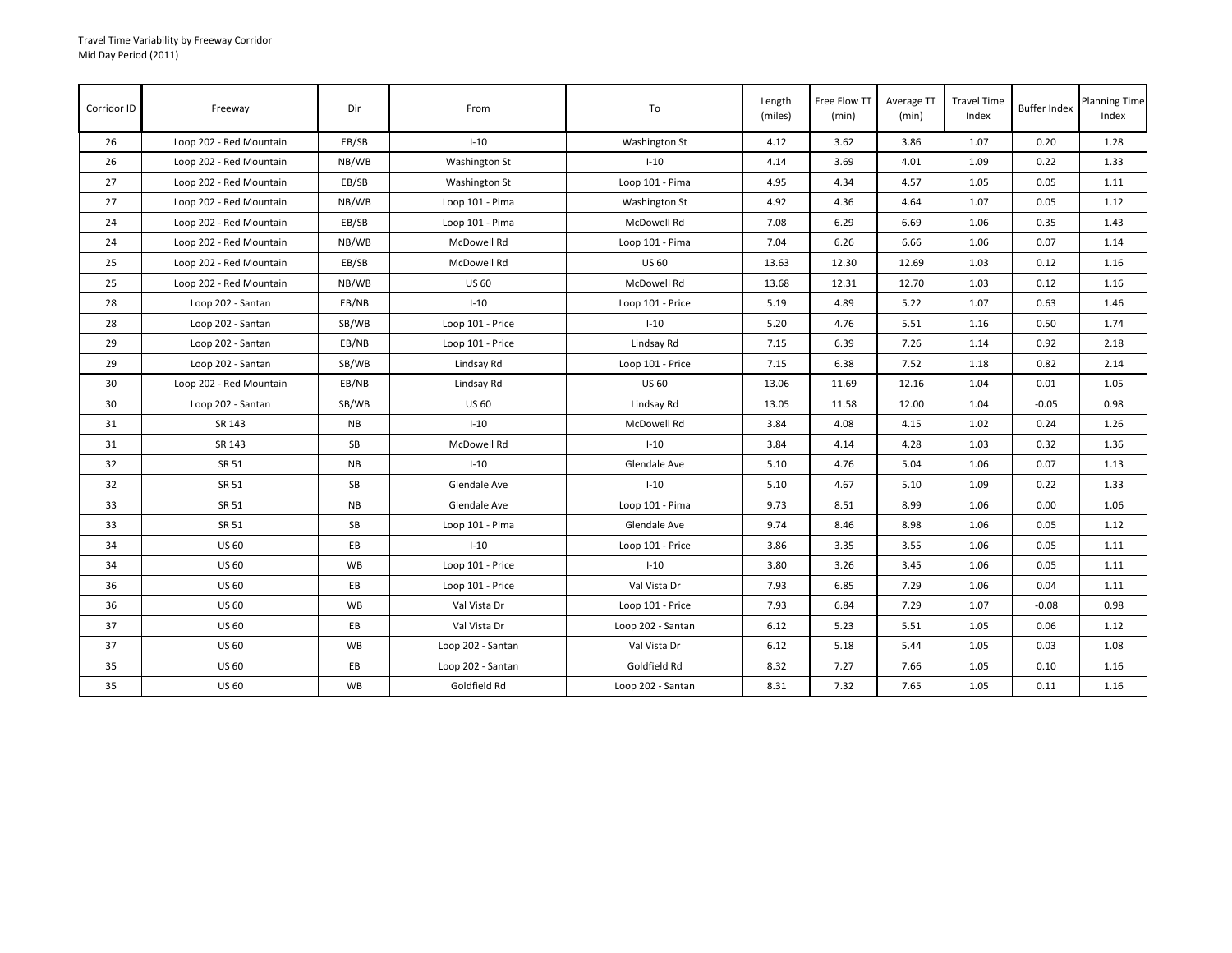| Corridor ID     | Freeway              | Dir       | From                    | To                      | Length<br>(miles) | Free Flow TT<br>(min) | Average TT<br>(min) | <b>Travel Time</b><br>Index | <b>Buffer Index</b> | <b>Planning Time</b><br>Index |
|-----------------|----------------------|-----------|-------------------------|-------------------------|-------------------|-----------------------|---------------------|-----------------------------|---------------------|-------------------------------|
| $\overline{4}$  | $I-10$               | EB        | AZ 85                   | Loop 303                | 11.86             | 9.80                  | 10.23               | 1.04                        | 0.10                | 1.14                          |
| $\overline{4}$  | $I-10$               | WB        | Loop 303                | AZ 85                   | 11.87             | 10.07                 | 10.48               | 1.04                        | 0.09                | 1.13                          |
| 5               | $I-10$               | EB        | Loop 303                | Loop 101 - Agua Fria    | 9.19              | 8.04                  | 8.33                | 1.04                        | 0.08                | 1.12                          |
| 5               | $I-10$               | <b>WB</b> | Loop 101 - Agua Fria    | Loop 303                | 9.19              | 8.12                  | 8.64                | 1.06                        | 0.25                | 1.33                          |
| $\overline{2}$  | $I-10$               | EВ        | Loop 101 - Agua Fria    | $I - 17$                | 9.28              | 8.17                  | 8.62                | 1.06                        | 0.12                | 1.18                          |
| $\overline{2}$  | $I-10$               | WB        | $I-17$                  | Loop 101 - Agua Fria    | 9.27              | 8.15                  | 10.56               | 1.30                        | 0.35                | 1.75                          |
| $7\overline{ }$ | $I-10$               | EB        | $I - 17$                | SR 51                   | 4.04              | 3.60                  | 4.47                | 1.24                        | 0.71                | 2.13                          |
| $\overline{7}$  | $I-10$               | <b>WB</b> | SR 51                   | $I - 17$                | 4.06              | 3.60                  | 7.11                | 1.97                        | 1.01                | 3.96                          |
| 9               | $I-10$               | EB        | SR 51                   | <b>US 60</b>            | 8.04              | 7.17                  | 10.67               | 1.49                        | 0.98                | 2.95                          |
| 9               | $I-10$               | <b>WB</b> | <b>US 60</b>            | SR 51                   | 8.06              | 7.08                  | 7.91                | 1.12                        | 0.37                | 1.53                          |
| 8               | $I-10$               | EB        | <b>US 60</b>            | Loop 202 - Santan       | 6.28              | 5.53                  | 6.60                | 1.19                        | 0.29                | 1.54                          |
| 8               | $I-10$               | <b>WB</b> | Loop 202 - Santan       | <b>US 60</b>            | 6.29              | 5.59                  | 6.02                | 1.08                        | 0.14                | 1.23                          |
| 10              | $I-17$               | <b>NB</b> | $I-10$                  | $I-10$                  | 5.90              | 5.63                  | 7.16                | 1.27                        | 0.52                | 1.93                          |
| 10              | $1 - 17$             | SB        | $I-10$                  | $I-10$                  | 5.91              | 5.68                  | 6.07                | 1.07                        | 0.27                | 1.36                          |
| 12              | $1 - 17$             | NB        | $I-10$                  | Peoria Ave              | 8.39              | 7.90                  | 11.19               | 1.42                        | 0.59                | 2.25                          |
| 12              | $I-17$               | SB        | Peoria Ave              | $I-10$                  | 8.39              | 7.76                  | 8.50                | 1.09                        | 0.13                | 1.24                          |
| 13              | $I-17$               | <b>NB</b> | Peoria Ave              | Loop 101 - Agua Fria    | 5.98              | 5.32                  | 6.05                | 1.14                        | 0.17                | 1.33                          |
| 13              | $1 - 17$             | SB        | Loop 101 - Agua Fria    | Peoria Ave              | 5.98              | 5.24                  | 5.62                | 1.07                        | 0.08                | 1.16                          |
| 11              | $I-17$               | <b>NB</b> | Loop 101 - Agua Fria    | Loop 303                | 7.01              | 6.08                  | 6.34                | 1.04                        | 0.10                | 1.13                          |
| 11              | $1 - 17$             | SB        | Loop 303                | Loop 101 - Agua Fria    | 7.01              | 5.99                  | 6.16                | 1.03                        | 0.11                | 1.10                          |
| 16              | Loop 101 - Agua Fria | NB/EB     | $I-10$                  | Union Hills Dr          | 13.74             | 12.62                 | 13.21               | 1.05                        | 0.10                | 1.15                          |
| 16              | Loop 101 - Agua Fria | WB/SB     | Union Hills Dr          | $I-10$                  | 13.87             | 12.64                 | 13.15               | 1.04                        | 0.08                | 1.12                          |
| 15              | Loop 101 - Agua Fria | NB/EB     | Union Hills Dr          | $1 - 17$                | 7.61              | 7.03                  | 7.20                | 1.02                        | 0.13                | 1.16                          |
| 15              | Loop 101 - Agua Fria | WB/SB     | $I-17$                  | Union Hills Dr          | 7.64              | 6.93                  | 7.71                | 1.11                        | 0.40                | 1.56                          |
| 17              | Loop 101 - Pima      | NB/WB     | Loop 202 - Red Mountain | Pima Rd/90th St         | 9.40              | 8.16                  | 9.21                | 1.13                        | 0.35                | 1.52                          |
| 17              | Loop 101 - Pima      | EB/SB     | Pima Rd/90th St         | Loop 202 - Red Mountain | 9.38              | 8.05                  | 11.16               | 1.39                        | 0.71                | 2.37                          |
| 18              | Loop 101 - Pima      | NB/WB     | Pima Rd/90th St         | Pima Rd/Princess Dr     | 5.77              | 5.03                  | 5.36                | 1.07                        | 0.09                | 1.16                          |
| 18              | Loop 101 - Pima      | EB/SB     | Pima Rd/Princess Dr     | Pima Rd/90th St         | 5.77              | 4.91                  | 5.38                | 1.09                        | 0.40                | 1.53                          |
| 20              | Loop 101 - Pima      | NB/WB     | Pima Rd/Princess Dr     | SR 51                   | 6.58              | 5.65                  | 6.81                | 1.20                        | 0.70                | 2.05                          |
| 20              | Loop 101 - Pima      | EB/SB     | SR 51                   | Pima Rd/Princess Dr     | 6.56              | 5.69                  | 5.88                | 1.03                        | 0.08                | 1.12                          |
| 19              | Loop 101 - Pima      | NB/WB     | SR 51                   | $1 - 17$                | 6.60              | 5.89                  | 7.80                | 1.32                        | 0.56                | 2.07                          |
| 19              | Loop 101 - Pima      | EB/SB     | $1 - 17$                | SR 51                   | 6.60              | 5.96                  | 6.51                | 1.09                        | 0.44                | 1.57                          |
| 22              | Loop 101 - Price     | NB        | Loop 202 - Santan       | <b>US 60</b>            | 6.06              | 5.32                  | 5.69                | 1.07                        | 0.16                | 1.24                          |
| 22              | Loop 101 - Price     | SB        | <b>US 60</b>            | Loop 202 - Santan       | 6.05              | 5.33                  | 6.30                | 1.18                        | 0.41                | 1.67                          |
| 21              | Loop 101 - Price     | <b>NB</b> | <b>US 60</b>            | Loop 202 - Red Mountain | 3.34              | 2.91                  | 3.08                | 1.06                        | 0.15                | 1.22                          |
| 21              | Loop 101 - Price     | SB        | Loop 202 - Red Mountain | <b>US 60</b>            | 3.32              | 2.90                  | 4.62                | 1.59                        | 0.86                | 2.97                          |